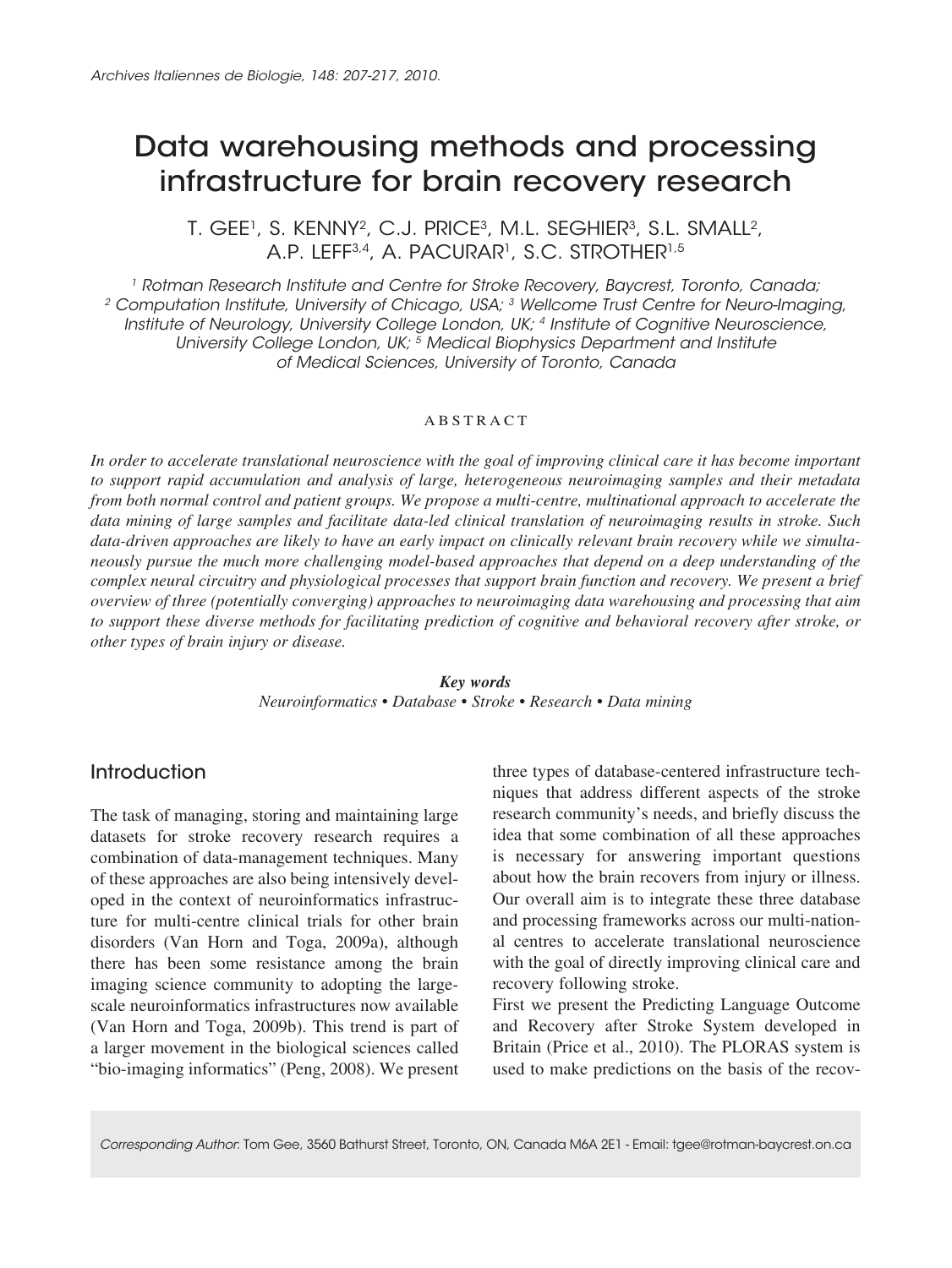ery of previous patients with similar lesions, using a database that records the speech and language deficits, and recovery of a broad range of patients who suffered focal brain lesions producing aphasia. The system quantitatively categorizes a lesion and compares it against all others in the database to predict longitudinal language outcomes based on similar patients in the database.

The second uses the Extensible Neuroimaging Analysis Toolkit (XNAT) as a core database framework (Marcus et al., 2007). This has been extended to support and address the multiple problems of sharing a broad range of heterogeneous data sources and/or preexisting databases in the Stroke Patient Research Recovery Database (SPReD) as part of the multi-institution Centre for Stroke Recovery in Canada. Input data sources include direct data input and databases of stroke cognition testing, motor rehabilitation testing, the separate XNATbased Rotman Research Institute's neuroimaging database (RRINiD), and the Prospective Urban Rural Epidemiologic MRI study designed to determine the prevalence of covert cerebral ischemia in urban and rural settings in Canada. Through the RRINiD, SPReD is coupled to predictive modeling of systems level functional connectivity for large amounts of fMRI and MRI data using the workflow management portal for high-performance computing provided by the Canadian Brain Imaging Network (CBRAIN) (Rousseau et al., 2009).

Finally, section three presents a natural extension to the aforementioned file-based database systems: the time series database approach implemented by the Computational Neuroscience Applications Research Infrastructure (CNARI) in the USA. This incorporates novel methods for maintaining, serving, and analyzing large amounts of fMRI data with a focus on workflow management and parallel computing coupled to a database infrastructure (Small, 2009). A unique feature is the storage of fine-grained neuroimaging features (e.g., voxels) as elements in the database that may be manipulated in highly parallel processing pipelines using SQL commands in conjunction with other analysis tools. An initial focus has been on neural network modeling and effective connectivity using exhaustive searches of the model space for restricted sets of network nodes (Kenny, 2009).

Each of these approaches has a central focus on enhancing stroke data sharing, and the coupling of this with different innovative capabilities for neuroimage data analysis that will accelerate translational neuroscience for better prediction and understanding of brain networks during recovery within the Brain Network Recovery Group (http://www.brainnrg.org/).

# PLORAS: a database for categorizing brain lesions

The aim of the PLORAS database (Price et al., 2010) is to Predict Language Outcome and Recovery After Stroke but the principles behind the procedures could be applied to any other cognitive and sensormotor skills that can be impaired after stroke. The ability to predict how a patient recovers is important because impairment of any key neurological domain can have a devastating effect on carrying out activities of everyday life. Patients and their clinicians need realistic expectations as to how they will recover and what the most effective treatment will be. However, predicting outcome after stroke is notoriously challenging because there is wide variability in how patients recover and a lack of understanding of how the lesion site predicts speech (and other) difficulties. Nevertheless, there is already a long list of potential factors that influence recovery other than lesion site, such as the age of the participant, the time post stroke, medical co-morbidities, educational level, and their motivation and ability to attend. To understand how all these factors integrate together, we need to combine data from multiple patients and multiple sources.

The PLORAS database consists of structural, behavioural and demographic data from a wide range of stroke patients. Information on the lesion site is determined by high-resolution structural MRI; cognitive and language abilities (determined by multiple behavioural tests), and key demographics: age, handedness, nationality, languages spoken, time since stroke, and others. A subset of patients have undergone functional MRI) and this allows us to include information about the patients' ability to activate different brain areas during a range of perceptual, language and motor tasks. All data are fully anonymized. The database has a number of different uses because it can be searched by different criteria, e.g., by behavioral deficits to find the associated lesion site, or by lesion site to predict the behaviour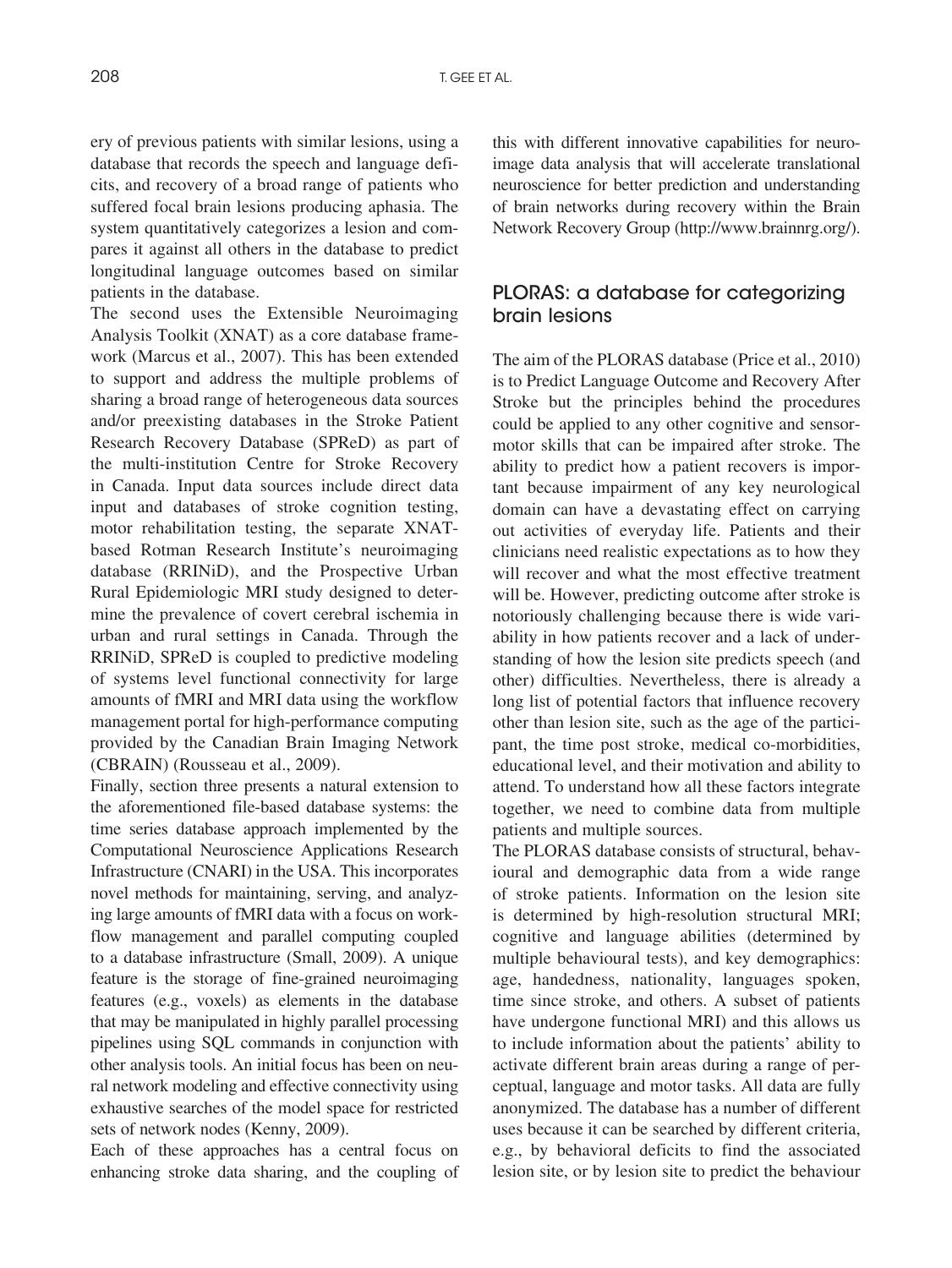(see Price et al., this issue for how these searches are integrated). Here we will focus on how the database can be developed for use in the clinical environment. From a practical perspective, outcome and recovery predictions after stroke can be provided by clinicians at distal sites uploading a single structural MRI to the PLORAS website (currently under development) and including a few key variables, e.g. neurological domain(s) affected, age. The structural MRI is converted into a 3D "lesion image", which indexes the degree of abnormality at each voxel of the brain in a standard space. The details from the lesion image are then used to search the PLORAS database for patients with similar lesions. The details of all patients with corresponding lesions are then summarised into graphical outputs that illustrate how these patients recovered over time (see Price et al., 2010). The predictions are probabilitistic (mean and standard deviation), and thus their precision can be immediately appreciated. This is important because outcome and recovery are much more consistent after some lesions than others.

From a technical perspective, the success of the predictions depends on a number of factors. The two most obvious factors are the number of patients with similar lesions in the database; and the precision in the lesion similarity measures. More specifically, if the number of "corresponding" patients in the database is small, then the estimation of the mean and standard deviation of their recovery will be imprecise and the influence of other factors (age, time post stroke etc.) may not be available. The precision of the similarity measures depends on the quality of the original structural MRI, the success of the spatial normalisation procedures and the estimation of the structural abnormality at each voxel. The accuracy of the predictions can, nevertheless, be constrained by prior knowledge using Bayesian approaches. The PLORAS procedures can therefore capitalize on recent developments in the use of predictive modelling, using, for example, support vector machines and multivariate lesion analyses. These procedures allow us to bias the whole brain lesion descriptions, towards the parts of the lesion that we expect to have greatest predictive validity. The degree to which our language recovery predictions are improved by the inclusion of prior knowledge can be assessed using Bayesian model comparison.

Our understanding of which brain areas and white matter connections are likely to be important for our structural predictions is developing at an exponential rate. More specifically, we are using the PLORAS database to generate the "structural features" that will be embedded into the "lesion similarity measures". For example, in Price et al. (this issue), we correlated lesion data with behavioural outcome to identify those lesion sites that are most strongly associated with difficulty gesturing the use of an object (i.e. lesion-symptom mapping). We are also correlating structural MRI data with functional MRI data to ascertain how patients recover specific language skills following damage to key language areas. In summary, the key data features for the lesion similarity measures include specific cortical areas that have been functionally defined by functional MRI or lesion-symptom mapping; white matter tracts that have been identified by lesionsymptom mapping; and higher order combinations of cortical areas and white matter tracts that cause more damage than would be expected from the sum of damage to each component alone (the principle of degeneracy).

The PLORAS database can also be used to investigate the non-lesion factors that affect prediction. For some lesions, we expect the variability between patients to be small. In these cases, the precision of our predictions will be good. For other lesions, there may be considerable variability in the course of recovery. This is being investigated by examining the effects of non-lesion factors such as age, handedness, hours of speech and language therapy, educational attainment, motivation, vision, hearing, and attention. Again, the predictive value of these measures will be based on Bayesian model comparison and assessment of generalisation error by splitting extant patients into test and training groups.

# SPReD: a web-based database for heterogeneous data-sharing using XNAT

The Stroke Patient Research Recovery Database (SPReD) within the Centre for Stroke Recovery (http://heartandstroke-centrestrokerecovery.ca/ourresearch/spred) acts as a flexible hub that receives heterogeneous stroke-related data from diverse clinical and research projects and integrates the results into a navigable data set that may be shared, aug-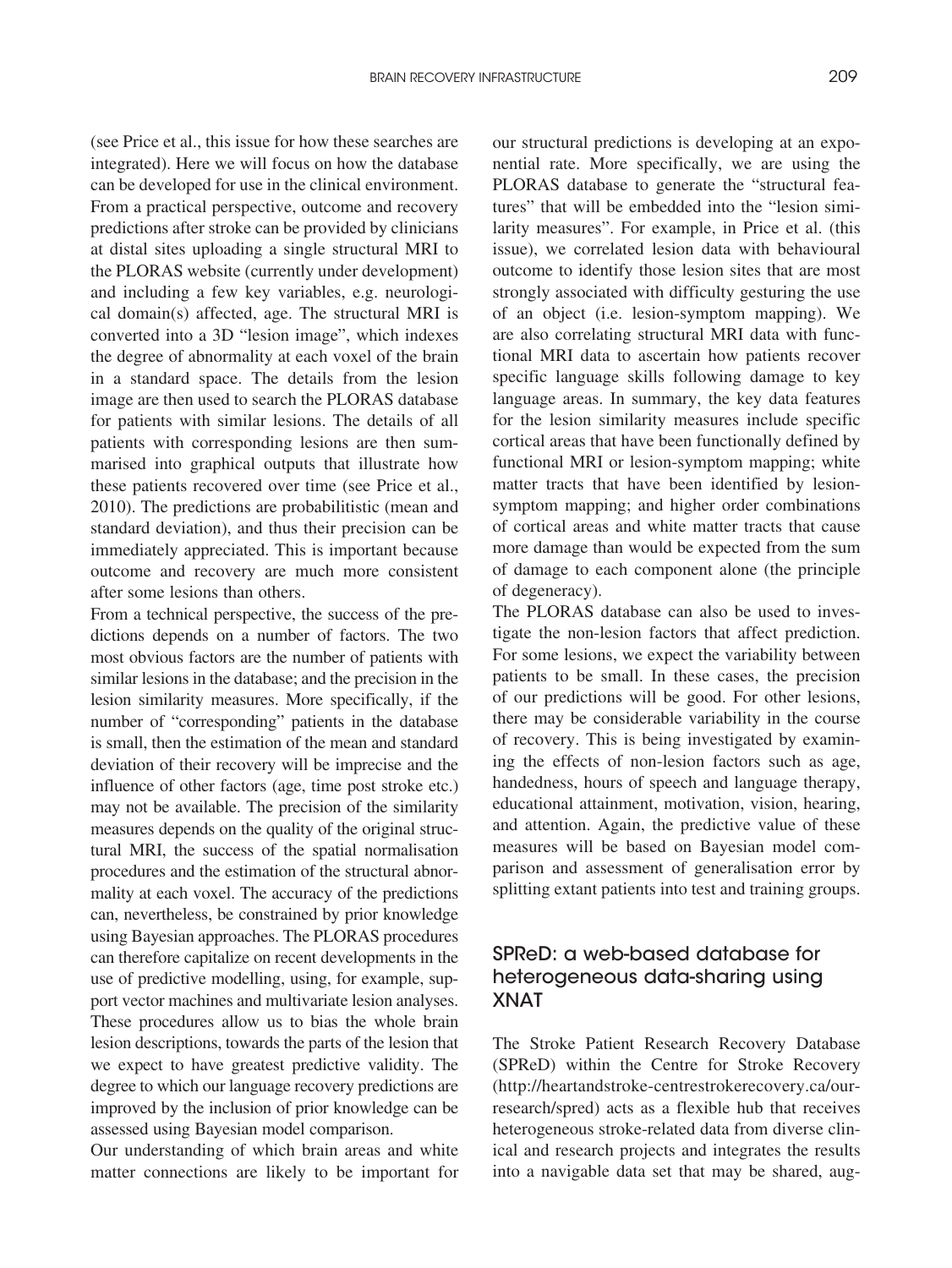mented and redistributed. The core of SPReD leverages the XNAT neuroinformatics platform (Marcus et al., 2007) that provides a flexible data model, a rich web-based user interface, and an expressive low-level interface for use by auxiliary software. In addition to XNAT, a set of modular interface programs have been developed to adapt SPReD to the unique requirements of each of the projects and processing pipelines with which SPReD interacts and to facilitate incorporation of new projects. Existing and potential project and resource connections to SPReD are illustrated in Fig. 1.

There are four primary functions within SPReD: (1) adaptation, whereby the system conforms to the requirements of a particular research project or database-processing resource such as PLORAS (see above), CNARI or the Virtual Brain (see below and McIntosh et al. this issue); (2) integration, where data of diverse organization and content from multiple sources may be unified along common factors using ontologies (Bug et al., 2008; Bilder et al., 2009; Konstantinos et al., 2009); (3) sharing, so that the integrated data may be made available to a wide audience of researchers for collaboration and data mining while satisfying privacy constraints; (4) navigation, which provides the searching, browsing and export functions required to identify and extract desired data.

As shown in Fig. 1, SPReD is currently connected with or being adapted to the:

– *Rehabilitation Affiliates*, a multi-centre rehabilitation project distributed across six hospital sites in Ontario, and the data collected emphasizes cognitive, physical and emotional assessments, with current uploads via local Access databases and Excel spreadsheets.



Fig. 1. - Schematic outline of the SPReD database with current and proposed links to other data repositories and processing resources.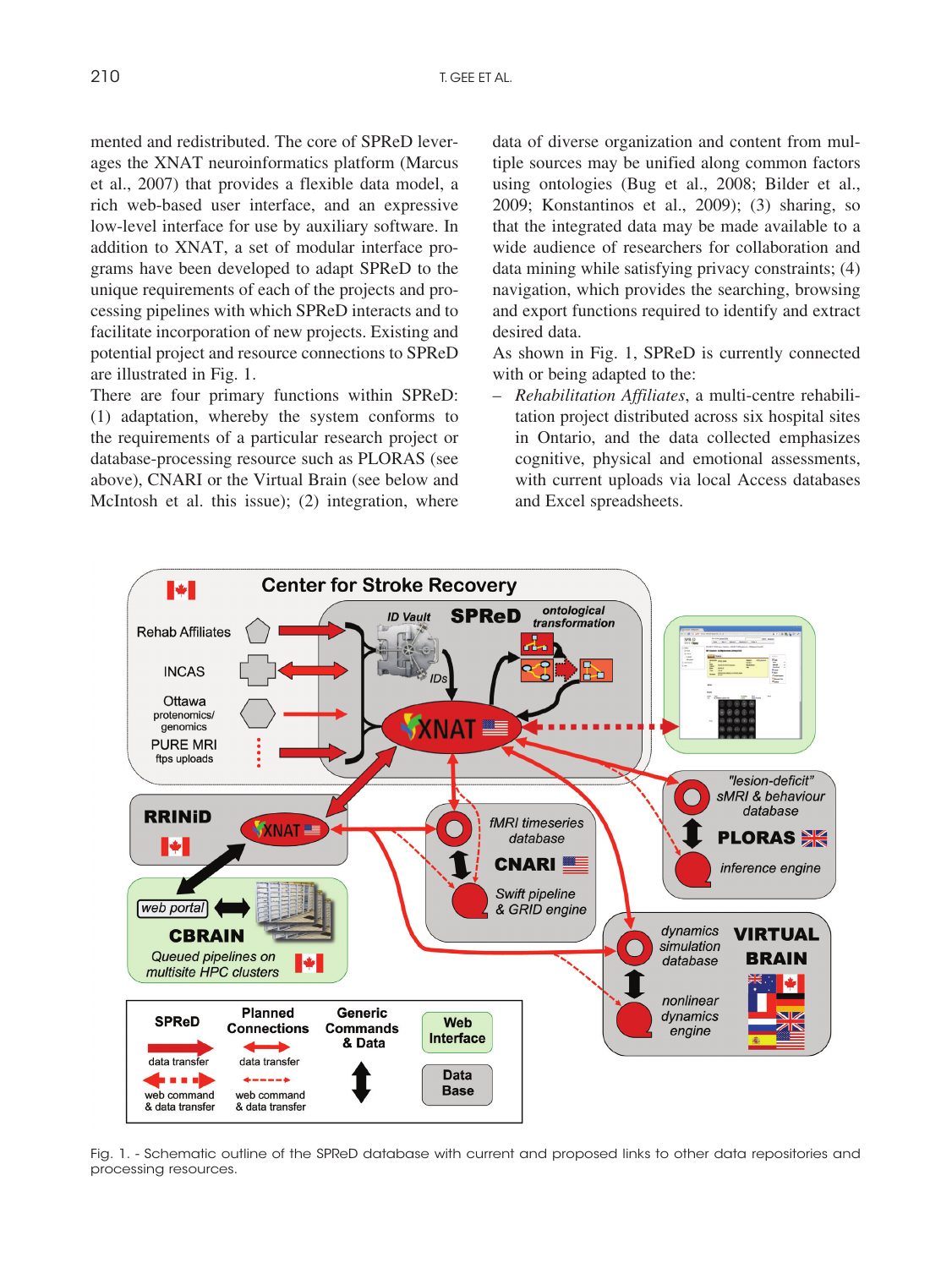- *Integrated Neurocognitive assessment system* (INCAS), which provides clinical management and assessment of stroke patients at three Center for Stroke Recovery hospitals using a behavioural battery based on the NIH consensus battery (Hachinski et al., 2006), and tested using a computer tablet that feeds results to a MySQL database and a DICOM server.
- *Prospective Urban Rural Epidemiologic* (PURE)- MRI project, which is collecting approximately 1000 subjects' MRI scans to study covert stroke using the Canadian cohort within the PURE study, a multinational study examining determinants of cardiovascular disease coordinated by the Population Health Research Institute (http:// www.phri.ca/body.cfm?id=514) – SPReD provides the neuroimaging database facility with DICOM data uploads from four Canadian collection sites, download and analysis at the Seaman MRI Centre in Calgary.
- *Rotman Research Institute's Neuroimaging Database* (RRINiD) which manages all neuroimaging studies from research projects at the Rotman Research Institute (http://www.rotmanbaycrest.on.ca/index.php?section=532) with data flows to SPReD through a Representational State Transfer (REST) interface. The RRINiD is connected to Canadian high-performance computing sites through the Canadian Brain Imaging Network (CBRAIN) web portal (http://cbrain. mcgill.ca/), a platform currently supported by five neuroimaging centres that provides distributed processing, analysis, exchange and visualisation with the goal of rendering the processing environment transparent to a remote user (Rousseau et al., 2009).
- *Genomic and Proteomic* data sequences generated by the Ontario Hospital Research Institute in Ottawa on Centre for Stroke Recovery subjects who may also be included in the Rehabilitation Affiliates or other SPReD project collections.

Each input site stores a variety of data in a variety of structures. To adapt to these, SPReD makes use of adaptable formats such as the extensible markup language (XML) and XML schema description (XSD), the latter largely implemented by XNAT. SPReD also adapts its communication structure using modular interface programs to obtain and store the data from each site. In addition, by extending the XNAT pipeline architecture, we are currently testing an interface between the CBRAIN portal and the RRINiD. We plan to use this interface to provide the capability for SPReD to also initiate and receive results from high performance computing environments via CBRAIN (Rousseau et al., 2009) and CNARI (see below). For example, we plan to utilize this high-performance computing interface via the CBRAIN portal to extensively test the relationship between complexity measures based on fMRI functional connectivity and behavioural recovery following stroke (see Yourganov et al., this issue).

Integration of the data involves two main factors, identification of common subjects and unification of common categories. The input sites practice only internal subject coordination (e.g., only project- or site-specific subject identifiers), thus preventing aggregation of an individual subject's data should the person move among projects. SPReD has the ability to identify and integrate diverse project data from a single common subject with a high degree of certainty in the identification, while satisfying privacy concerns and legislation (e.g., Canadian Panel on Research Ethics, 1998) by not exposing personally-identifying information. Identifying information such as name and date of birth are replaced with unique cryptographic hashes of those values, which enables common subjects to be identified but does not permit the original values to be retrieved, thus preventing personal identification. By adding a random numeric or salt value to the calculation and protecting the values in a secure location, we avoid the small risk of re-identification through dictionary attack (Mironov, 2005). In Fig. 1 this secure location is represented by the ID Vault, a tightly-secured computer with a hardware-encrypted disk connected only to the SPReD server via an encrypted private network.

Data sharing in SPReD is implemented through XNAT combined with custom extensions. Data is organized into individual projects, where each project has any number of users who may be designated as owners, collaborators or members, each with differing roles and permissions. SPReD adds to XNAT the ability to anonymize data – stripping DICOM header fields and removing facial MRI features – and to export limited subsets of the data set. Ownership and sharing of the original data remains with the principal investigator of each contributing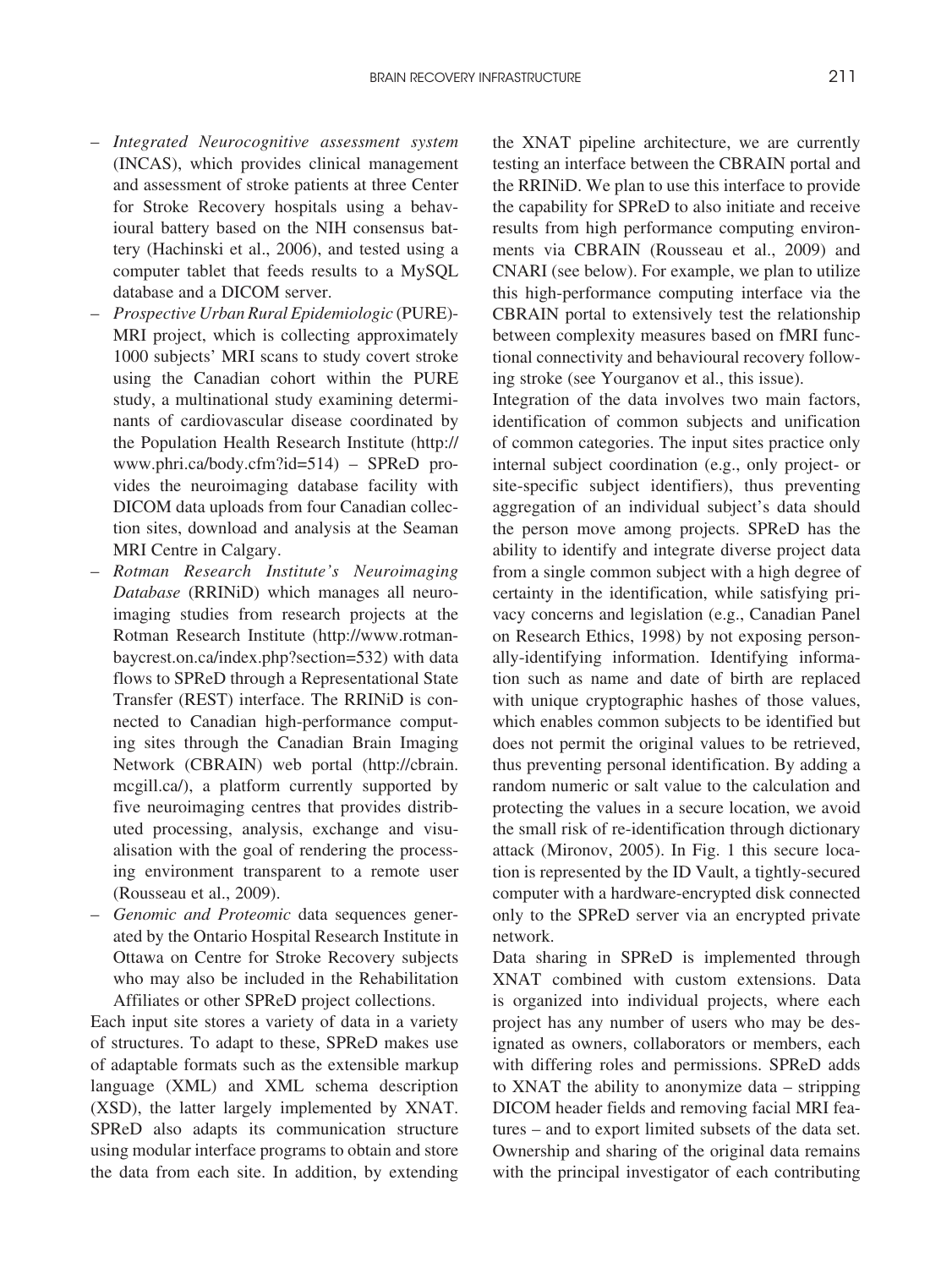project, but new projects accessible to other members (e.g. all Centre for Stroke Recovery and Brain Network Recovery Group members) may be defined to contain selected subsets of data from multiple projects (e.g. resting state data from multiple stroke projects).

To achieve further integration by unification of common categories, SPReD extends the schema functionality of XNAT to capture high-level information about the relationships between the data elements (an ontology.) This information is processed via an inferential query engine to identify and integrate common categories of data, making them amenable to searching. For example, the integrated neurocognitive assessment system may record that a subject was prescribed a specific dose of warfarin, while Rehabilitation Affiliates simply notes whether the subject was taking anticoagulants; SPReD would allow the former subject to be retrieved even while searching for subjects via the latter description ("show subjects taking anticoagulants"). SPReD preserves the original structure and content of the input site's data, and allows complex integration ontologies to be developed through stepwise refinement, as time, motivation and expertise are available. This process is facilitated through the use of existing technologies developed for the Semantic Web (Berners-Lee et al., 2001), including the resource description framework (RDF) data model (RDF, W3C, 2004), ontological formalization through the OWL web ontological language (OWL, W3C, 2009) and the RDF query language SPARQL (SPARQL, W3C, 2008). We are starting to employ these technologies through the integrated knowledge-base system Protégé (Gennari et al., 2003). The development of standardized neuroinformatics ontologies has been underway for several years (Bug et al., 2008) and SPReD benefits from that work by employing the same foundational technology.The flexible search and browsing features of XNAT enable navigation of data in SPReD, with a small extension for generating aggregate statistics. When custom types are defined within XNAT, they can include specific search and browsing web page definitions, which allows comprehensible displays to be created. To assist in data mining while preserving ethicsmandated requirements for sharing only consented information, SPReD extends that search capability to allow users to search on data that is not otherwise accessible to them, returning simply the number of matches along with the source of the matching data but without additional details, i.e., the actual data is not shared. The searching user may then contact the owner of the matching data and request access. This enables a researcher to determine if there are sufficient subjects matching specific criteria to justify approaching other researchers and arranging ethics amendments and other regulatory requirements. Finally XNAT allows the accessible information to be downloaded in several different formats, including XML, zip and tar archives.

#### *Planned integration: PLORAS + SPReD*

The planned integration between PLORAS and SPReD will operate in several phases. Our initial goal is to develop and test a simple SPReD pipeline that sends one or more, de-identified aphasic stroke MRIs from SPReD or CNARI (see below) to query PLORAS' inference engine for recovery probabilities, and returns these probabilities and associated measures to SPReD for incorporation into the patient's record. This will require testing of the lesion segmentation tools available within PLORAS (Seghier et al., 2008) on MRIs from SPReD and CNARI, and development of metrics that measure if the tools have performed sufficiently well to allow comparison with the existing database. We will facilitate this testing by implementing the tools as pipelines that may be run directly on MRIs within SPReD. Such testing and querying of the PLORAS database and inference engine will help to augment the PLORAS sample size and prediction accuracy for MRIs that pass the quality metrics and can be shared. Second, we will develop a joint aphasicstroke schema modeled on that used by PLORAS and in coordination with existing stroke and behavioural schemas in SPReD and CNARI. Our goal here is to create a merged schema for aphasic stroke, which can form the basis of a future stroke ontology, and be used to enable bidirectional sharing of full data sets, including structural and functional neuroimaging and all associated meta data. Such sharing of complete data sets between our three sites with large research efforts directed at stroke recovery will facilitate targeted testing of the additional predictive power of site-specific measures available from Integrated Neurocognitive Assessment System and Rehabilitation Affiliates in SPReD, and CNARI. We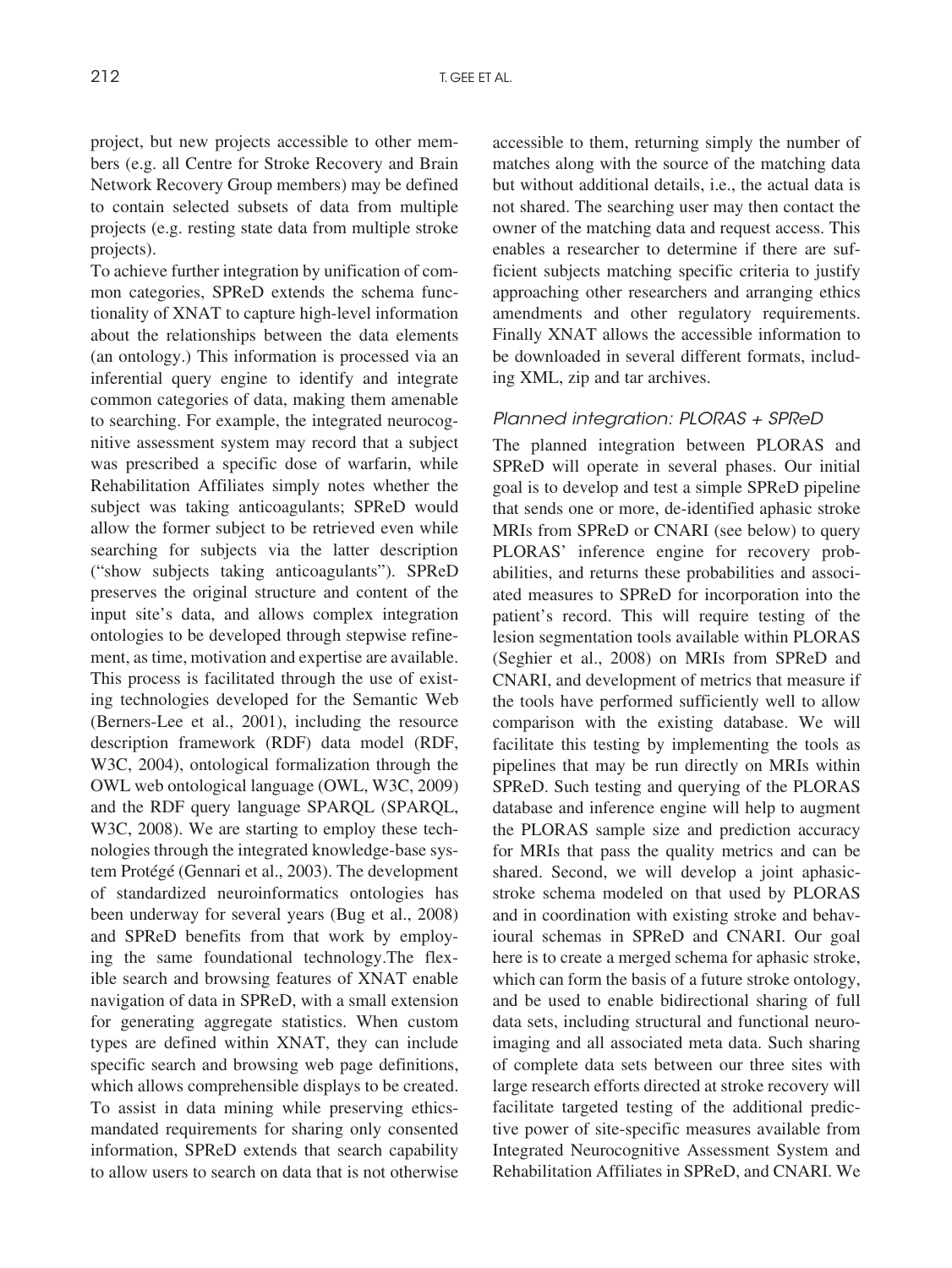believe that such sharing, augmented by state-ofthe-art data warehousing, and processing pipelines will help to rapidly narrow the range of imaging tests and measures most effective in prediction of stroke recovery, initially in aphasia, and eventually in other types of behavioral recovery outcomes.

## Computational Neuroscience Applications Research Infrastructure (CNARI): time series data mining on the Grid

#### *XNAT-enabled neuroscience portal*

Science gateways are a means of allowing groups of researchers and large collaborations to share processing power, workflow management systems, and analysis techniques. Gateways are well-established in the field of Grid computing (Welch, 2006; Adolphs 2007; Scavo, 2007) and CNARI is currently part of a science gateway to the TeraGrid (Catlett, 2007). As noted above a primary goal of integrating our three database frameworks is to develop an infrastructure that will allow multiple, international collaborating institutions to manage and execute processing workflows from an XNAT repository maintained as part of the SPReD collaboration, and feed analysis results back into the repository for visualization and sharing. A central component of CNARI is the Swift workflow management system (Zhao, 2007). XNAT lends itself well to integration with Swift, as well as with CBRAIN, in that there is existing support for cluster execution via XNAT's pipeline engine, which can be extended to execute Swift scripts that are either automatically generated on the portal or constructed by the user. This results in an integrated infrastructure that is both a repository and a portal.

### *Motivation for time series databases in neuroimaging*

A natural supplement to systems for storing and sharing image files in stroke research are time series databases such as used in CNARI. With a time series database researchers can process imaging data using highly-specific search criteria to run analyses directly on the brains, regions, voxels or surface-mesh vertices using a shared data base management system (Small, 2009) without the need for downloading individual image files. In particular, in a processing environment where downloaded files will necessarily undergo transformation and likely be farmed out to a remote cluster for processing, downloading becomes inefficient. As part of our planned integration of PLORAS, SPReD and CNARI, we will utilize the strengths of all three systems by developing both a repository that allows for archiving, and distributed processing of the flat-files in the repository (e.g., using the SPReD-CBRAIN interface), and user-generated time series tables.

For example, a set of user-generated time series tables might include signal values for each voxel at each time point along with their associated regions of interest and t-statistics for a given scan or set of subject scans. A workflow can then be constructed to extract the time series of voxels that showed a particular level of activity and are associated with selected regions of interest; Hasson (2008a) gives a detailed example of such a workflow. Coupling archiving and storage with data processing reduces the need for data transfer and, perhaps more significantly, the need for the user to store an entire dataset on his local file system in order to run an analysis on it. For example, in the case of flat files, performing an analysis over all subjects in an experiment would require specifying the processing workflow and its input files directly on the portal and then launching the workflow, to be processed on a remote cluster (e.g. the TeraGrid or CBRAIN). The final stage of the workflow would include uploading the results from the compute resource back into the repository so that they would be available for download, visualization or further processing.

If a user wishes to run an analysis on imaging data stored in a time series database, workflow specification also includes generation of the database tables. Input tables are populated from files within the repository and results tables are populated by the processing jobs themselves. With remote processes operating directly on the tables there is no need to transfer complete image files to and from the compute resource and both cases obviate the need for the user to directly download imaging data. Thus, while flat file repositories are vital for archiving and metaanalysis, time series databases that represent signal values at each time point for each voxel or vertex in a scan are well suited to the mining of patterns making a hybrid system potentially more flexible and powerful than either approach by itself.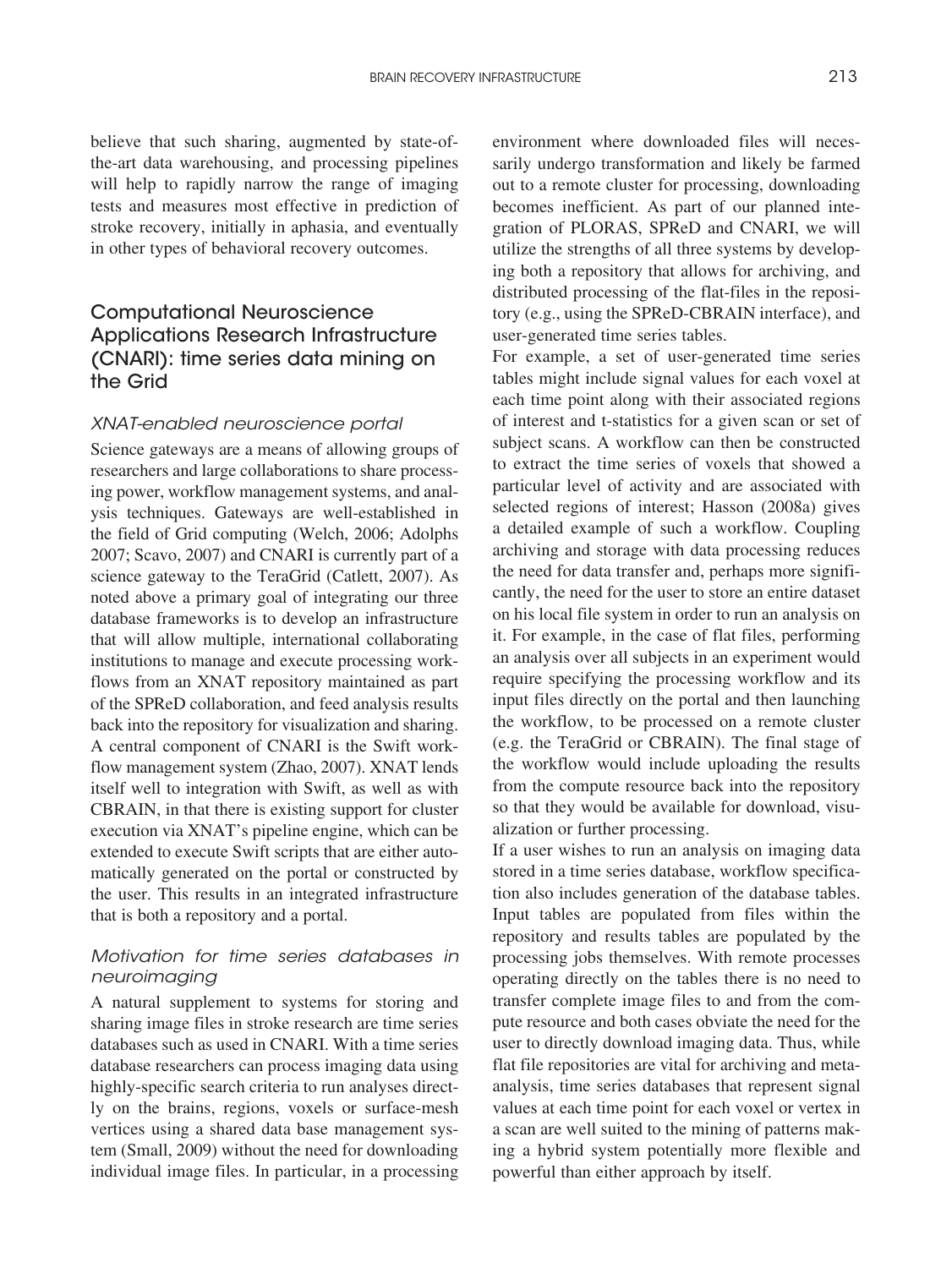Time series databases have been in wide use for some time in other communities, such as financial trading (Chandra, 1993) and weather information systems (Goodall, 2007). Furthermore, they lend themselves well to various web services. For instance, Goodall (2007) demonstrated a suite of tools for mining the national weather information system time series database, which collects 800,000 observations of ground water level on a daily basis. Users can then capture subsets of this based on a web form submitted directly from the site or using a variety of web services. The web form generates queries across a large time series database and returns the results to users in the form of temporary tables, which can then be fed into locally available statistical tools. This provides a reasonable prototype for combining the efforts of SPReD with those of CNARI into a unified resource via a web interface that would be suited to probing issues such as effective connectivity for predefined groups of regions during recovery from stroke (James et al., 2009). For a detailed description of how such structural equation modeling has been implemented within the CNARI framework, please see (Kenny et al., 2009), which is summarized below.

#### *Integration: CNARI + SPReD*

Schemas that optimize both data importation and mining have become vital to some important parallelized, database-centric workflows in the neuroimaging community. For example, users can execute a workflow that pulls signal values for batches of vertices, in parallel from a database holding surface data indexed by vertex (Skipper, 2007; Hasson, 2008b) for rapidly running statistical tests. Integrating a time series database with SPReD creates additional possibilities for both single session and longitudinal stroke studies utilizing novel mining techniques and exploratory queries that look for patterns (Andric, 2009) while lending itself to fast parallel analysis workflows (Kenny, 2009; Small, 2009).

The CNARI stroke data ontology includes fMRI, physiological measures, DTI data and stimulus features, with the aim of providing a platform for the fine-grained, exploratory analysis workflows to be coupled with querying across multiple measures simultaneously. Because storage of all of this data in a DBMS requires a great deal of space, we have chosen a hybrid architecture whereby data can be exported to a database on an as-needed basis. Specifically, XNAT allows for users to create customized processing pipelines and our CNARI-SPReD implementation of XNAT will offer, as a standard processing pipeline, the transformation of file data into temporary, compressed, time series database tables that would enable distributed, database-centric processing. Such a pipeline would also include tools for re-importing the data into the repository. If the output from such a workflow results in another table, which can be written to file and stored in the repository (and subsequently transformed back to a table should the user require it). This infrastructure would allow for fluid movement back and forth from time series database tables to XNAT-controlled files such that users can easily specify, via an XNAT pipeline, the input they require for their processing tools.

Currently within CNARI, processing is distributed using the Swift workflow management system where users write and execute Swift scripts, which are used to call arbitrary image processing or statistical software within a single script. Input files to the scripts generally sit on the local file system (though as far as Swift is concerned they can live anywhere). Users execute the script using a simple commandline interface usually running in a screen session where users can detach from the running process if it is a long-running workflow, and periodically check for results. While this method for running is rather simplistic it is useful and well tested. The next step is a more robust user interface such as integration with SPReD/XNAT. In our CNARI-SPReD implementation, both analysis (database-centric) and preprocessing (flat-files) would be run on remote clusters or Grids separate from the XNAT server repository, but launched and monitored from within it. Because CNARI already distributes its workflows over a local cluster and TeraGrid's TACC and NCSA sites, executed from the local file system, initiating execution from the XNAT repository seems a logical progression for that functionality.

Our initial work has specifically focused on fMRI data, in which we have enabled querying CNARI for activation from sets of nodes (or regions of interest) to examine connectivity within networks using structural equation modeling (Kenny, 2009). Applying this method to the analysis of stroke data includes comparing this network connectivity in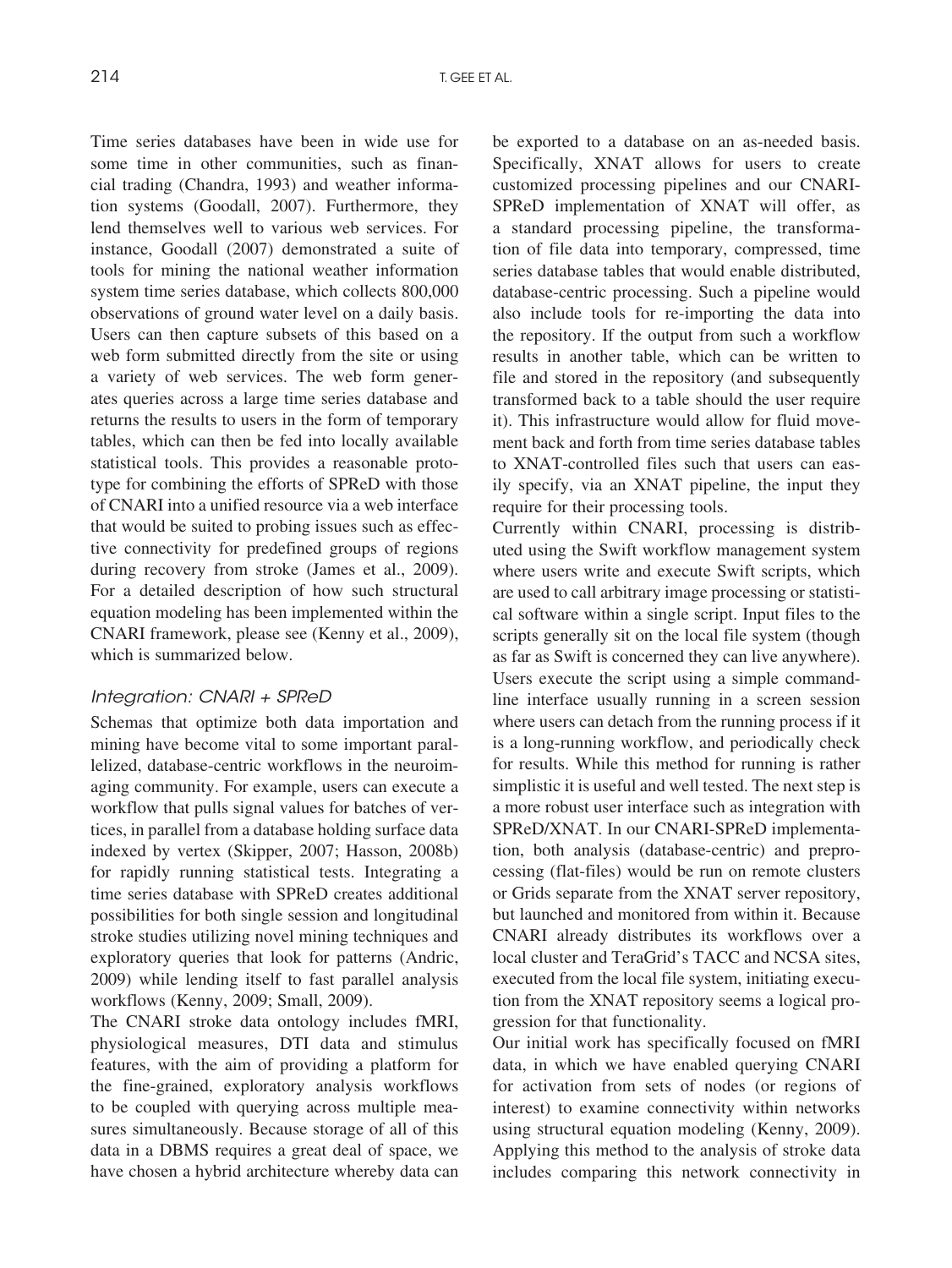stroke subjects to that of control subjects as well as comparing connectivity in stroke subjects at different time points for longitudinal analysis. Once a user has exported a time series to a database, CNARI can be used to optimize time series extraction by iterating over a) different criteria for node activation (e.g. using the maximum t-value from the node versus using the average) b) multiple subjects, c) multiple sets of nodes, and d) multiple experimental conditions, all of which would be specified in a single Swift script and run in parallel. This workflow can then be extended to extract behavioral measures (residing in the repository) that are associated with the given subject, scan session and experimental condition to explore relationships between the structural equation models and observed behavior.

#### **Discussion**

While PLORAS, SPReD and CNARI have each developed relatively separately they are all focused on facilitating data sharing and analysis with the common goal of understanding what may improve treatment and prediction of recovery from the devastating consequences of stroke. These three databasing approaches are quite complimentary, and we believe that linking them using SPReD-XNAT tools for managing and processing shared data collections from heterogeneous data-repositories will provide a coordinated sum that will almost immediately improve prediction of recovery, and greatly facilitate development of better prediction and treatment assessment tools. To our knowledge this will form the first such integrated, multi-national stroke database, initially focused on aphasia, but eventually on a broad range of possible outcomes. It is further unique in our ongoing efforts to provide integrated portals and parallelized processing pipelines with a focus on functional metrics (Yourganov et al., this issue) and effective connectivity measures (Kenny et al., 2009) in stroke recovery, which may further augment prediction over the basic measures available within PLORAS using segmented lesions from MRIs.

Finally, these integrated data storage and processing platforms will be linked to the proposed new simulation tool provided by the virtual brain database (See Fig. 1, and McIntosh et al., this issue). The central goal is to allow clinicians and researchers to access not only comprehensive data sets, processing tools and prediction results for recovery of brain function, but to augment these with a state-of-the-art simulation of the brain's systems-level, nonlinear dynamics based on structural and functional connectivity constraints from real data. The ultimate goal is to incorporate simulations of lesion results as part of our armamentarium for enhancing prediction of network recovery after brain damage and testing both virtual and real treatment options. The first step towards this goal is our proposed integration of the existing PLORAS, SPReD and CNARI databases and their associated processing platforms.

#### *Acknowledgements*

This work was partly supported by a James S. McDonnell Foundation, USA (Bridging Brain, Mind, and Behavior) grant to Dr. McIntosh. TG, AP and SCS gratefully acknowledge the support of the Heart and Stroke Foundation of Ontario through the Centre for Stroke Recovery for development of SPReD and RRINiD, and the CANARIE, Canada (Network-Enabled Platforms Program) for development of CBRAIN tools. SK and SLS also acknowledge the support of the National Institutes of Health under grant R33-DC008638-04.

#### References

- Adolphs S., Bertenthal B., Boker S., Carter R., Greenhalgh C., Hereld M., Kenny S., Levow G., Papka M.E., Pridmore T. Integrating cyberinfrastructure into existing e-social science research. *Proceedings of the e-Social Science 2007 Conference*, 2007.
- Andric M. and Small S.L. Hemodynamic signal fluctuation due to occurrence of cospeech gestures in audiovisual story comprehension. *Presented at the Neurobiology of Language Conference*, Chicago, Illinois, USA, 2009.
- Berners-Lee T., Hendler J., Lassila O. The semantic web. *Scientific American*, May, 2001.
- Bilder R.M., Sabb F.W., Parker D.S., Kalar D., Chu W.W., Fox J., Freimer N.B., Poldrack R.A. Cognitive ontologies for neuropsychiatric phenomics research. *Cogn. Neuropsychiatry*, **14** (4-5): 419-450, 2009.
- Bug W.J., Ascoli G.A., Grethe J.S., Gupta A., Fennema-Notestine C., Laird A.R., Larson S.D.,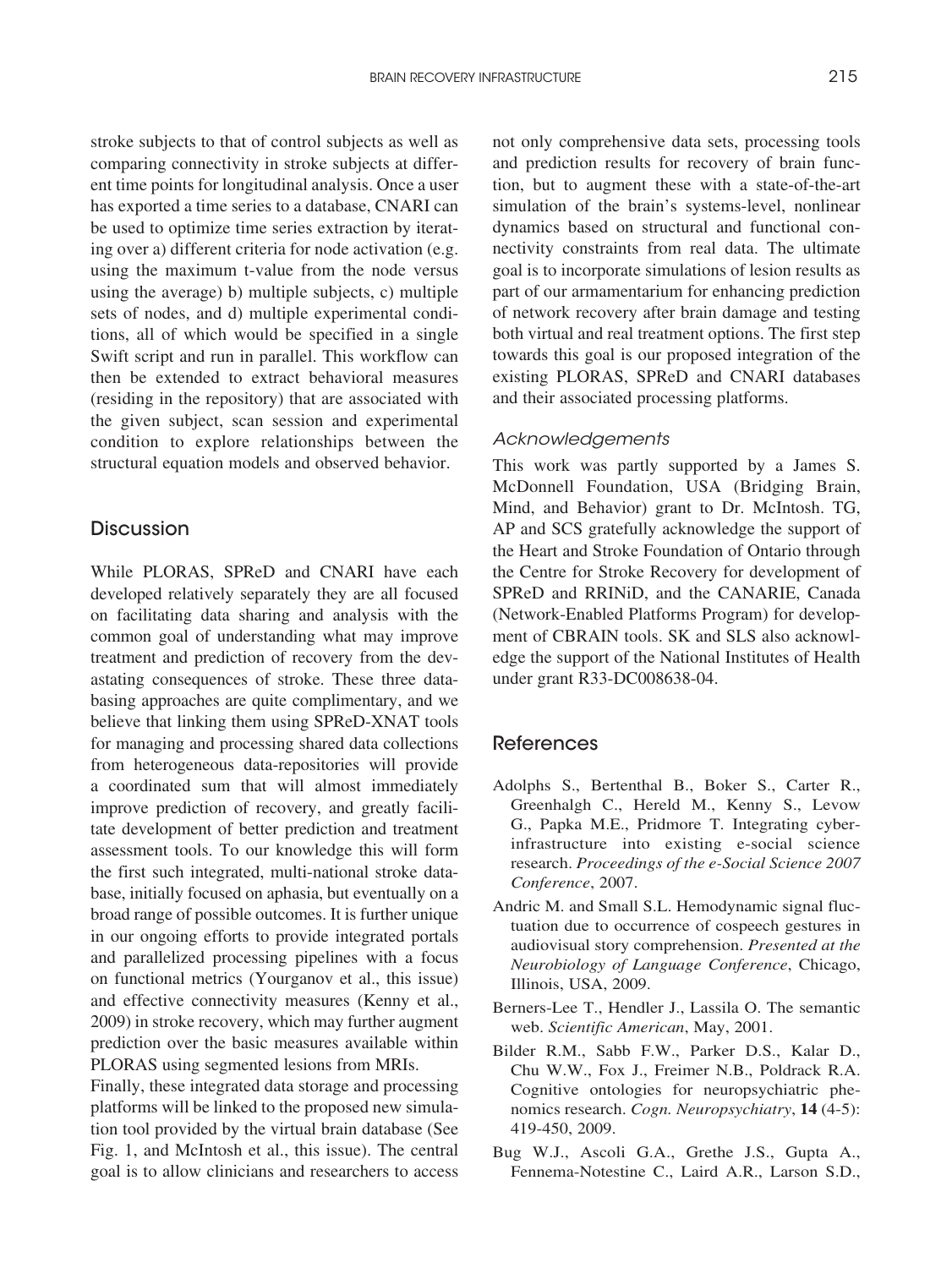Rubin D., Shepherd G.M., Turner J.A., Martone M.E. The NIFSTD and BIRNLex vocabularies: building comprehensive ontologies for neuroscience. *Neuroinformatics*, **6** (3): 175-194, 2008.

- Catlett C. et al. TeraGrid: analysis of organization, system architecture, and middleware enabling new types of application. In: Grandinetti L. (Ed.) *HPC and grids in action*. Amsterdam, IOS Press, 2007.
- Chandra R., Segev A., Managing temporal financial data in an extensible database. *Proceedings of the 19th International Conference on Very Large Data Bases*, 302-313, August 24-27, 1993.
- Gennari J.H., Musen M.A., Fergerson R.W., Grosso W.E., Crubezy M., Eriksson H., Noy N.F., Tu S.E. The evolution of Protégé: an environment for knowledge-based systems development. *International Journal of Human-Computer Studies*, **58** (1), 2003.
- Goodall J.L., Horsburgh J.S., Whiteaker T.L., Maidment D.R., Zaslavsky I. A first approach to web services for the National Water Information System. *Environmental Modelling and Software*, **23** (4), 404-411, 2008.
- Hachinski V., Iadecola C., Petersen R.C., Breteler M.M., Nyenhuis D.L., Black S.E., Powers W.J., DeCarli C., Merino J.G., Kalaria R.N., Vinters H.V., Holtzman D.M., Rosenberg G.A., Dichgans M., Marler J.R., Leblanc G.G. National Institute of Neurological Disorders and Stroke-Canadian Stroke Network vascular cognitive impairment harmonization standards. *Stroke*, **37**: 2220-2241, 2006.
- Hasson U., Skipper J.I., Wilde M.J., Nusbaum H.C., Small S.L. Improving the analysis, storage and sharing of neuroimaging data using relational databases and distributed computing. *NeuroImage*, **32**: 693-706, 2008a.
- Hasson U., Andric M., Kenny S., Wilde M., Small S.L. An architecture for GRID-based analysis of Neuroimaging data using relational databases and the SWIFT workflow engine. *Frontiers in Neuroinformatics. Conference Abstract: Neuroinformatics 2008*, 2008b.
- James G.A., Lu Z.L., VanMeter J.W., Sathian K., Hu X.P., Butler A.J. Changes in resting state effective connectivity in the motor network following rehabilitation of upper extremity poststroke paresis *Top Stroke Rehabil.*, **16**: 270-281, 2009.
- Kenny S., Andric M., Boker S.M., Neale M.C., Wilde M., Small S.L. Parallel workflows for data-driven structural equation modeling in functional neuroimaging. *Front. Neuroinform.*, **3**: 34, 2009.
- Konstantinos M., Nikos B., Nektarios G., Chrisa T., aStavros C. Towards a Mediator based on OWL and SPARQL. *Visioning and Engineering the Knowledge Society. A Web Science Perspective*, 326-335, 2009.
- McIntosh AR. Overview: Integrating computational, cognitive and clinical expertise to understand brain network recovery. *Arch. Ital. Biol.*, 2010 (this issue).
- Marcus D.S., Olsen T.R., Ramaratnam M., Buckner R.L. The extensible neuroimaging archive toolkit: an informatics platform for managing, exploring, and sharing neuroimaging data. *Neuroinformatics*, **5**: 11-33, 2007.
- Mironov I. Hash functions: theory, attacks and applications. Technical Report MSR-TR-2005-187, Microsoft Research, Nov 2005.
- OWL 2 Web Ontology Language Document Overview. *W3C Owl Working Group*, W3C Recommendation, 27 October 2009, http://www. w3.org/TR/owl2-overview/.
- Panel on Research Ethics. Section 3: Privacy and Confidentiality. *Tri-Council Policy Statement: Ethical Conduct for Research Involving Humans*, 1998, http://www.pre.ethics.gc.ca/eng/policy-politique/tcps-eptc/section3-chapitre3/.
- Peng H. Bioimage informatics: a new area of engineering biology. *Bioinformatics*, 24 (17): 1827-1836, 2008.
- Price C.J., Seghier M.L., Leff A.P. Predicting language outcome and recovery after stroke: the PLORAS system. *Nat. Rev. Neurol.*, **6**: 202-210, 2010.
- Price C.J., Crinion J.T., Leff A.P., Richardson F.M., Schofield T., Prejawa S., Ramsden S., Gazarian K., Lawrence M., Ambridge L., Andric M., Small S.L., Seghier M.L. Lesion sites that predict the ability to gesture how an object is used. *Arch. Ital. Biol.*, 2010 (this issue).
- Resource Description Framework (RDF). Concepts and Abstract Syntax. In: Klyne G. and Carroll J.J. (Eds.), *W3C Recommendation*, 10 February 2004, http://www.w3.org/TR/rdf-concepts/.
- Rousseau M., Rioux P., Sherif T., McCloskey A., Adalat R., Evans A. CBRAIN: Canadian Brain Imaging Network. Poster, *IEEE Grid Conference*, Oct 2009.
- Scavo T. and Welch V. A grid authorization model for science gateways. *International Workshop on Grid Computing Environments*, 2007. See http:// library.rit.edu/oajournals/index.php/gce/article/ view/99